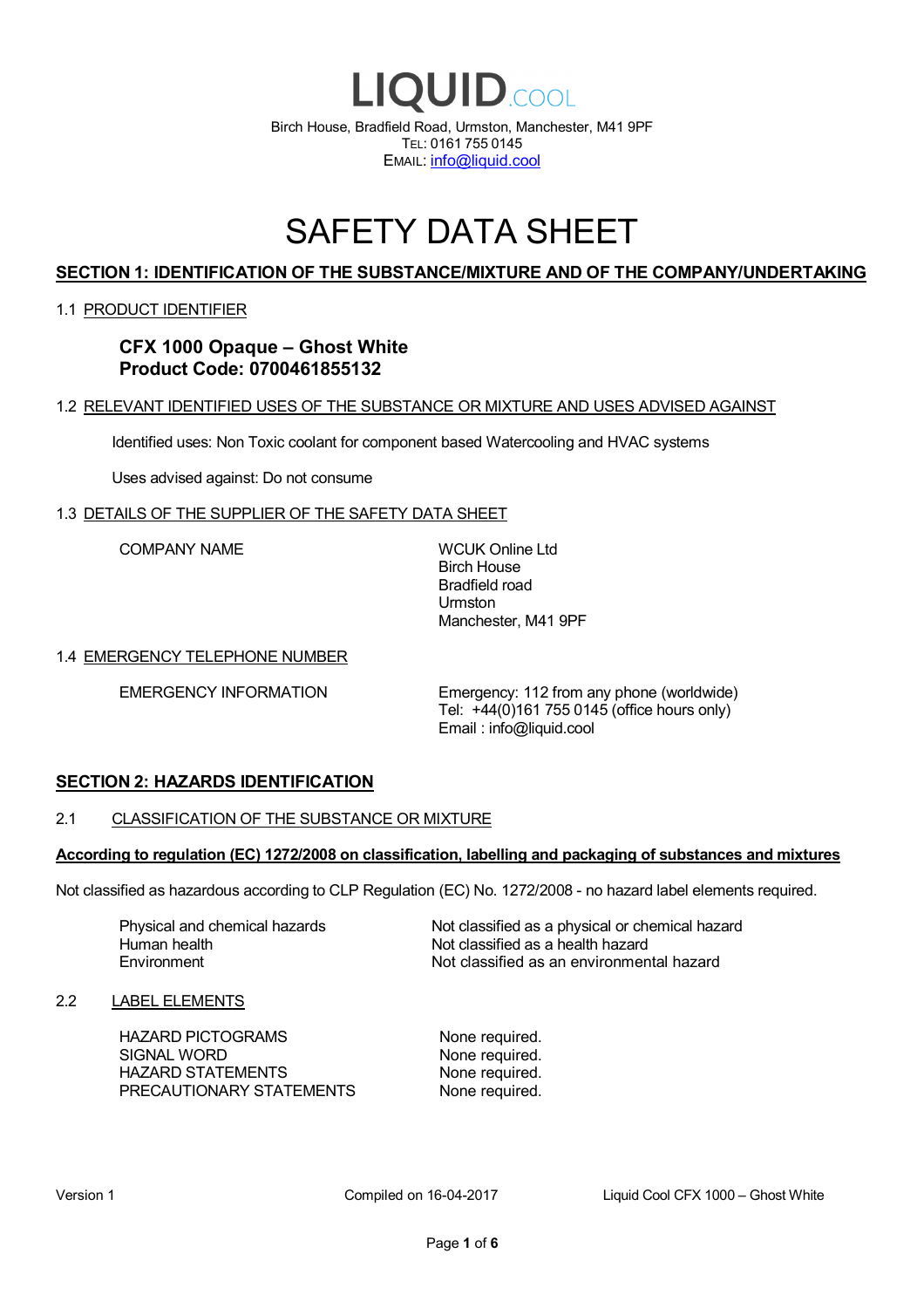

Birch House, Bradfield Road, Urmston, Manchester, M41 9PF TEL: 0161 755 0145 EMAIL: info@liquid.cool

#### 2.3 OTHER HAZARDS.

Not applicable.

# **SECTION 3: COMPOSITION / INFORMATION ON INGREDIENTS**

Listed in order of concentration, all ingredients classified as non-toxic.

| <b>Component - Ultra PURE Distilled Water</b><br>Concentration | 78-90%   |
|----------------------------------------------------------------|----------|
| CAS No.                                                        | 732-18-5 |
|                                                                |          |

| Component - Monoethylene glycol (ethane-1, 2-diol) inc DeTox™<br>Concentration | 10-22%    |
|--------------------------------------------------------------------------------|-----------|
| EC No.                                                                         | 203-473-3 |
| CAS No.                                                                        | 107-21-1  |

| Component - 1,2-Benzisothiazolin-3-one<br>Concentration | $0.2 - 1.0\%$ |
|---------------------------------------------------------|---------------|
| CAS No.                                                 | 2634-33-5     |

The classification listed for monoethylene glycol above is that which is listed, according to Regulation (EC) No. 1272/2008 (CLP) for neat monoethylene glycol. However, the monoethylene glycol present in this mixture is rendered non-toxic (as determined by an EPA certified laboratory) upon the addition of our labs patented DeTox™ additive.

#### **SECTION 4: FIRST AID MEASURES**

| 4.1 | DESCRIPTION OF FIRST AID MEASURES<br><b>GENERAL INFORMATION</b> | When safe to do so remove the person from the source of<br>exposure giving consideration as to whether this may cause<br>discomfort.                                                                  |
|-----|-----------------------------------------------------------------|-------------------------------------------------------------------------------------------------------------------------------------------------------------------------------------------------------|
|     | <b>INGESTION</b>                                                | Move the affected person to fresh air and keep warm in a<br>position comfortable for breathing. Rinse mouth thoroughly with<br>water. Get medical attention if any discomfort continues.              |
|     | <b>INHALATION</b>                                               | Move the affected person to fresh air.                                                                                                                                                                |
|     | EYE CONTACT                                                     | Rinse immediately with plenty of water. Remove any contact<br>lenses and open eyelids wide apart. Continue to rinse for at<br>least 15 minutes. Get medical attention if any discomfort<br>continues. |
|     | <b>SKIN CONTACT</b>                                             | Remove contaminated clothing immediately and wash skin with<br>soap and water                                                                                                                         |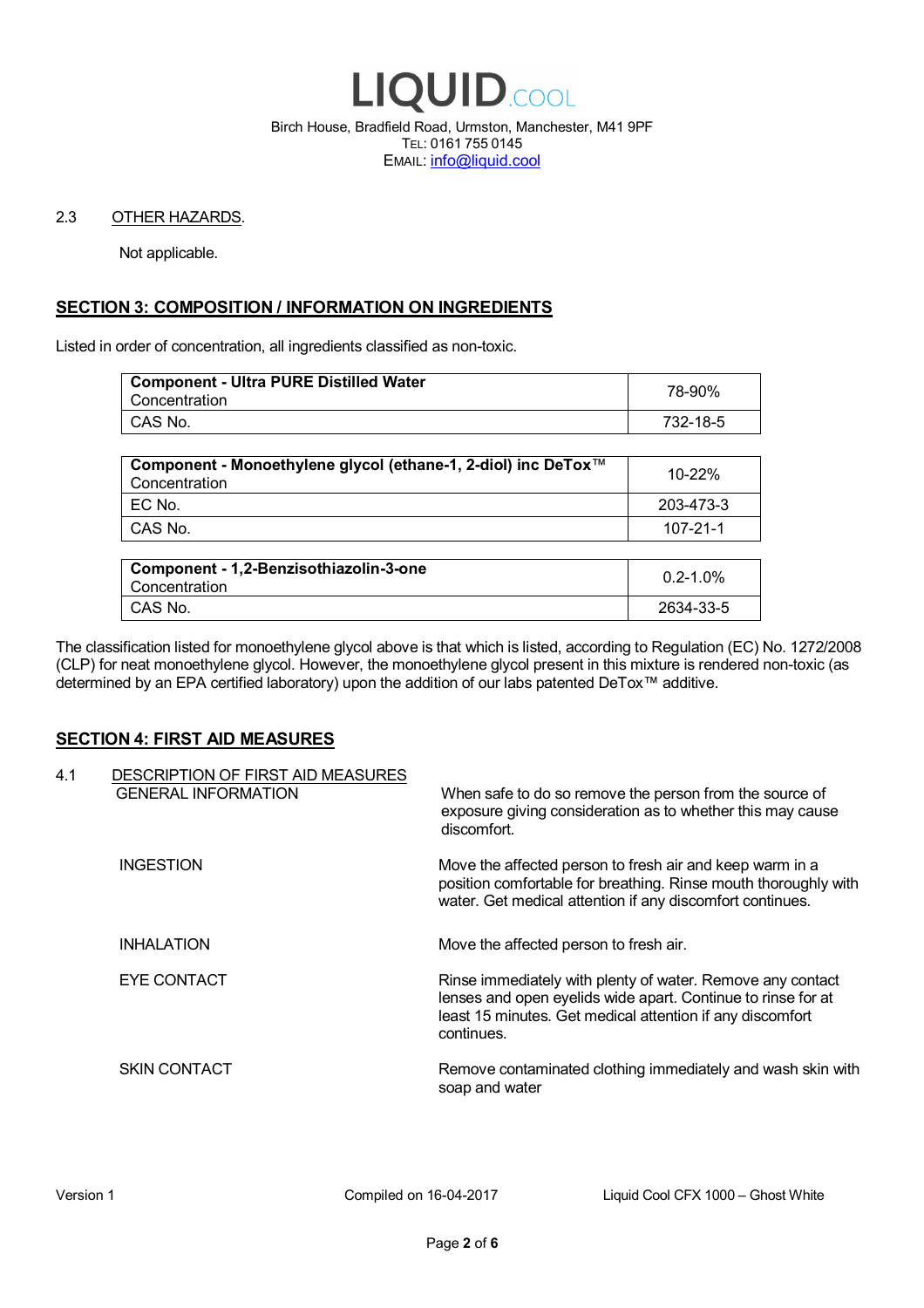

EMAIL: info@liquid.cool

#### **SECTION 5: FIRE FIGHTING MEASURES**

#### 5.1 EXTINGUISHING MEDIA

Material will not burn. Substance is non-combustible; use agent most appropriate to extinguish surrounding fire.

#### 5.2 SPECIAL HAZARDS ARISING FROM THE SUBSTANCE OR MIXTURE

None determined.

## **SECTION 6: ACCIDENTAL RELEASE MEASURES**

#### 6.1 PERSONAL PRECAUTIONS, PROTECTIVE EQUIPMENT AND EMERGENCY PROCEDURES

Wash skin with soap and water.

#### 6.2 ENVIRONMENTAL PRECAUTIONS

Do not discharge into drains, water courses or onto the ground.

#### 6.3 METHODS AND MATERIALS FOR CONTAINMENT AND CLEANING UP

Absorb spillage with damp, non-combustible material, then lush the contaminated area with water.

#### **SECTION 7: HANDLING AND STORAGE**

7.1 HANDLING

No special measures necessary.

#### 7.2 CONDITIONS FOR SAFE STORAGE, INCLUDING ANY INCOMPATIBILITIES

Store in distributed container, with induction seal intact (where applicable), keep out of reach of children and not in direct sunlight to preserve up to the maximum storage time stated below.

Storage stability: Storage period: 36 months

# **SECTION 8 EXPOSURE CONTROLS / PERSONAL PROTECTION**

8.1 Specific end uses:

Ingredients with occupational exposure limits to be monitored: Not applicable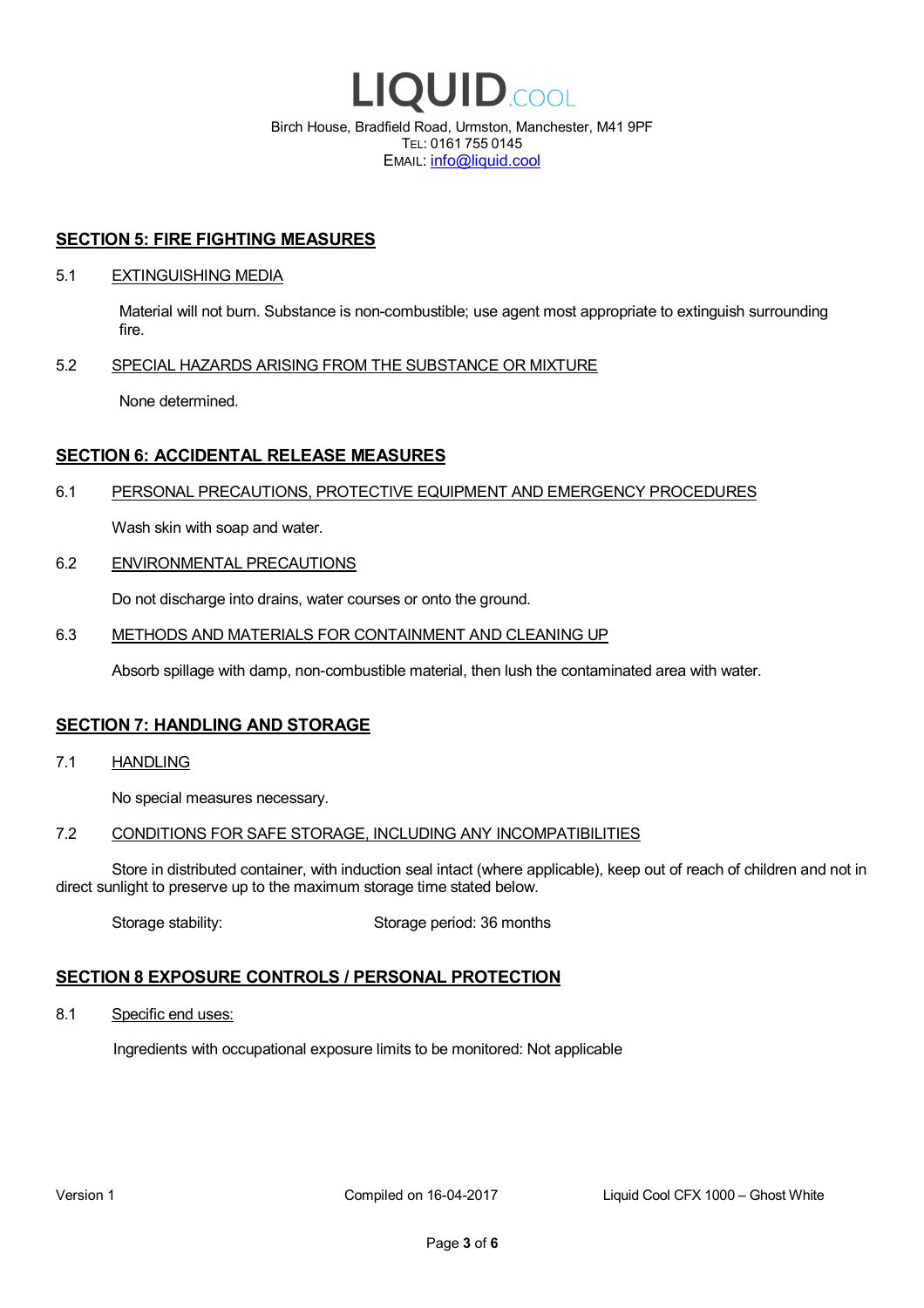# LIQUID.COOL

Birch House, Bradfield Road, Urmston, Manchester, M41 9PF TEL: 0161 755 0145 EMAIL: info@liquid.cool

#### 8.2 EXPOSURE CONTROLS

Respiratory Protection **None required.**<br>
Hand Protection **None required.** Eye Protection **None required.** Body protection None required.

Exposure Controls **Exposure Controls** No exposure controls necessary. None required.

# **SECTION 9: PHYSICAL AND CHEMICAL PROPERTIES**

#### 9.1 INFORMATION ON BASIC PHYSICAL AND CHEMICAL PROPERTIES

FORM Liquid<br>COLOUR Mite **COLOUR** BOILING POINT FLAMMABILTY **DENSITY** SOLUBILTY IN WATER

pH<br>
DDOUR
20°C)
2000UR
2000UR
2000UR
2000UR Non-pungent but characteristic aroma 100°C Product is not classified as flammable 1.04 - 1.15 (g/cm3) Soluble in water

## 9.2 OTHER INFORMATION

Not determined.

# **SECTION 10: STABILITY AND REACTIVITY**

10.1 REACTIVITY

There are no known reactivity hazards associated with this product.

10.2 CHEMICAL STABILITY

Stable at normal conditions when used as recommended

10.3 POSSIBILITY OF HAZARDOUS REACTIONS

Not applicable

10.4 CONDITIONS TO AVOID

None known.

#### 10.5 INCOMPATIBLE MATERIALS

Strong acids, strong alkalis and strong oxidising agents.

#### 10.6 HAZARDOUS DECOMPOSITION PRODUCTS

No known hazardous decomposition products.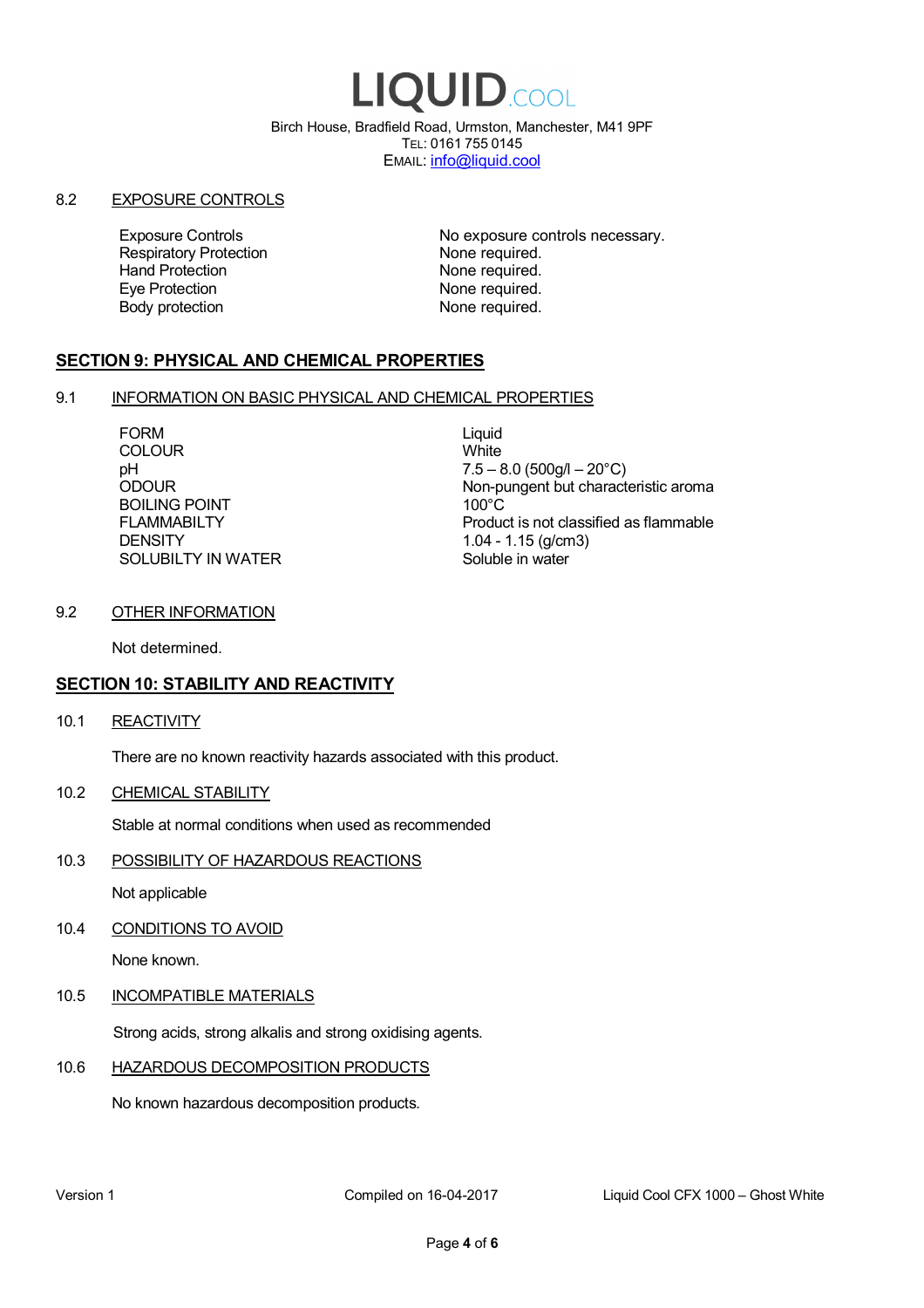LIQUID.COOL Birch House, Bradfield Road, Urmston, Manchester, M41 9PF TEL: 0161 755 0145 EMAIL: info@liquid.cool

# **SECTION 11: TOXICOLOGICAL INFORMATION**

#### 11.1 INFORMATION ON TOXICOLOGICAL EFFECTS

Irritant effect on eves: Non Irritant (rabbit) Irritant effect on skin: Non-irritant (rabbit)

Acute oral toxicity: The addition of our patented DeTox™ additive to monoethylene glycol results in a mixture that is classified as non-toxic with an LD50, oral, rat >15,000 mg/kg bw..

#### **SECTION 12: ECOLOGICAL INFORMATION**

12.1 TOXICITY LC50, 96 hours, fish: EC50, 48 hours, daphnia magna: EC50, 96 hours, aquatic plants:

>100 mg/L - not classified harmful to fish >100 mg/L - not classified harmful to daphnia >100 mg/L - not classified as harmful to plants

#### 12.2 PERSISTENCE AND DEGRADABILITY

This product is readily biodegradable (90% over 10 days)

12.3 BIOACCUMULATIVE POTENTIAL

Will not bio-accumulate. Partition coefficient - not determined

12.4 MOBILITY IN SOIL

Product is mobile in soil as it is water soluble.

# **SECTION 13: DISPOSAL CONSIDERATIONS**

13.1 WASTE TREATMENT METHOD Dispose in accordance with Local Waste Disposal Authority EWC no:070101

Container is made from Polyethylene Terephthalate (PET) and is domestically recycling.

#### **SECTION 14: TRANSPORT INFORMATION**

|           | <b>TRANSPORT CLASS</b>            | Classified as non-dangerous goods for transport.                                     |
|-----------|-----------------------------------|--------------------------------------------------------------------------------------|
| 14.1      | UN NUMBER                         | Product not hazardous for transport - no information required                        |
| 14.2      | PROPER SHIPPING NAME              | Product not hazardous for transport - no information required                        |
| 14.3      | <b>TRANSPORT HAZARD CLASS(ES)</b> | Product not hazardous for transport - no information required                        |
| 14.4      | <b>PACKING GROUP</b>              | Product not hazardous for transport - no information required                        |
| 14.5      | ENVIRONMETAL HAZARDS              | Product not classed as an environmentally hazardous substance<br>or marine pollutant |
| Version 1 | Compiled on 16-04-2017            | Liquid Cool CFX 1000 - Ghost White                                                   |